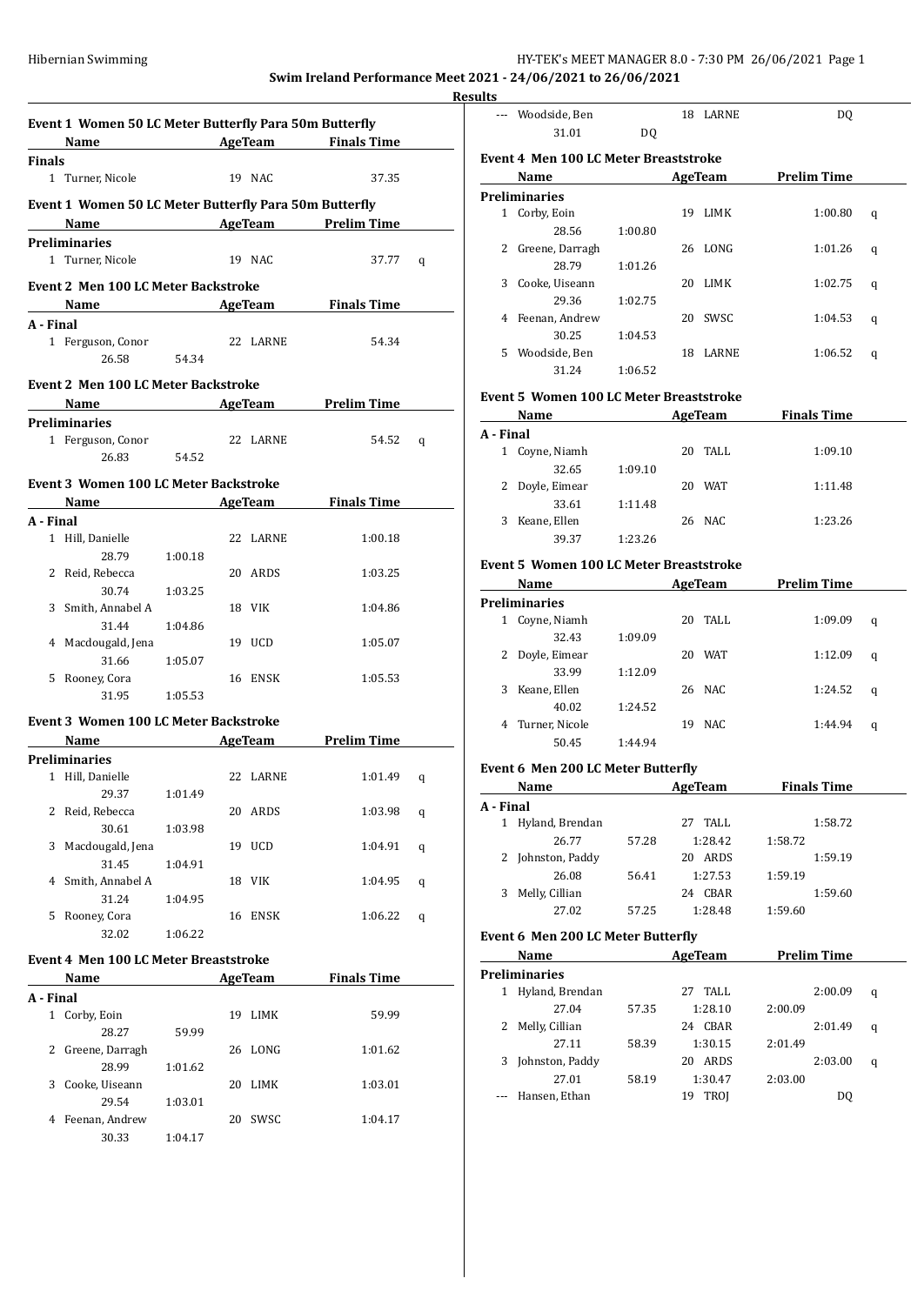**Results**

|           | <b>Event 7 Women 100 LC Meter Butterfly</b><br>Name                                                                                                                                                                           |         | AgeTeam            | <b>Finals Time</b> |   |
|-----------|-------------------------------------------------------------------------------------------------------------------------------------------------------------------------------------------------------------------------------|---------|--------------------|--------------------|---|
| A - Final |                                                                                                                                                                                                                               |         |                    |                    |   |
|           | 1 Walshe, Ellen                                                                                                                                                                                                               |         | 20 TEMP            | 59.32              |   |
|           | 28.18                                                                                                                                                                                                                         | 59.32   |                    |                    |   |
|           | 2 Keane, Ellen                                                                                                                                                                                                                |         | 26 NAC             | 1:16.03            |   |
|           | 34.72                                                                                                                                                                                                                         | 1:16.03 |                    |                    |   |
|           | 3 Sheridan, Amy                                                                                                                                                                                                               |         | 17 NAC             | 1:17.68            |   |
|           | 35.79                                                                                                                                                                                                                         | 1:17.68 |                    |                    |   |
|           | Event 7 Women 100 LC Meter Butterfly                                                                                                                                                                                          |         |                    |                    |   |
|           | Name                                                                                                                                                                                                                          |         | AgeTeam            | <b>Prelim Time</b> |   |
|           | <b>Preliminaries</b>                                                                                                                                                                                                          |         |                    |                    |   |
|           | 1 Walshe, Ellen                                                                                                                                                                                                               |         | 20 TEMP            | 1:04.81            | q |
|           | 29.45                                                                                                                                                                                                                         | 1:04.81 |                    |                    |   |
|           | 2 Keane, Ellen                                                                                                                                                                                                                |         | 26 NAC             | 1:17.38            | q |
|           | 35.63                                                                                                                                                                                                                         | 1:17.38 |                    |                    |   |
|           | 3 Sheridan, Amy                                                                                                                                                                                                               |         | 17 NAC             | 1:17.80            | q |
|           | 35.54                                                                                                                                                                                                                         | 1:17.80 |                    |                    |   |
|           |                                                                                                                                                                                                                               |         |                    |                    |   |
|           | Event 8 Men 200 LC Meter Freestyle                                                                                                                                                                                            |         |                    |                    |   |
|           | Name and the same of the same of the same of the same of the same of the same of the same of the same of the same of the same of the same of the same of the same of the same of the same of the same of the same of the same |         | AgeTeam            | <b>Finals Time</b> |   |
| A - Final |                                                                                                                                                                                                                               |         |                    |                    |   |
|           | 1 Mc Millan, Jack                                                                                                                                                                                                             |         | 21 BAN             | 1:47.26            |   |
|           | 25.02                                                                                                                                                                                                                         | 52.26   | 1:19.92            | 1:47.26            |   |
|           | 2 Mc Geever, Finn                                                                                                                                                                                                             |         | 21 LIMK            | 1:49.19            |   |
|           | 25.64                                                                                                                                                                                                                         | 52.93   | 1:20.67            | 1:49.19            |   |
|           | 3 Quinn, Gerry                                                                                                                                                                                                                |         | 23 LONG            | 1:49.64            |   |
|           | 25.25                                                                                                                                                                                                                         | 52.74   | 1:21.28            | 1:49.64            |   |
| 4         | Sloan, Jordan                                                                                                                                                                                                                 |         | 28 BAN             | 1:49.77            |   |
|           | 24.71                                                                                                                                                                                                                         | 51.85   | 1:20.62            | 1:49.77            |   |
| 5         | Powell, Robert                                                                                                                                                                                                                |         | 21 ATH             | 1:51.10            |   |
|           | 25.71                                                                                                                                                                                                                         | 53.51   | 1:22.56            | 1:51.10            |   |
| 6         | Power, Dean                                                                                                                                                                                                                   |         | 24 UCD             | 1:53.23            |   |
|           | 25.99                                                                                                                                                                                                                         | 54.40   | 1:23.35            | 1:53.23            |   |
| 7         | Mc Carthy, Cadan                                                                                                                                                                                                              |         | 21 MAL             | 1:56.11            |   |
| 8         | 27.05                                                                                                                                                                                                                         | 56.00   | 1:26.13<br>20 LISB | 1:56.11<br>1:56.97 |   |
|           | Fleming, Jack<br>27.01                                                                                                                                                                                                        | 56.55   | 1:27.08            | 1:56.97            |   |
|           |                                                                                                                                                                                                                               |         |                    |                    |   |
|           | Event 8 Men 200 LC Meter Freestyle                                                                                                                                                                                            |         |                    |                    |   |
|           | Name                                                                                                                                                                                                                          |         | AgeTeam            | <b>Prelim Time</b> |   |
|           | <b>Preliminaries</b>                                                                                                                                                                                                          |         |                    |                    |   |
|           | 1 Mc Millan, Jack                                                                                                                                                                                                             |         | 21 BAN             | 1:47.11            | q |
|           | 25.20                                                                                                                                                                                                                         | 52.52   | 1:19.73            | 1:47.11            |   |
| 2         | Sloan, Jordan                                                                                                                                                                                                                 |         | 28 BAN             | 1:49.16            | q |
|           | 25.52                                                                                                                                                                                                                         | 53.03   | 1:20.88            | 1:49.16            |   |
| 3         | Mc Geever, Finn                                                                                                                                                                                                               |         | 21 LIMK            | 1:51.61            | q |
|           | 25.96                                                                                                                                                                                                                         | 54.04   | 1:22.76            | 1:51.61            |   |
| 4         | Powell, Robert                                                                                                                                                                                                                |         | 21 ATH             | 1:52.44            | q |
|           | 25.97                                                                                                                                                                                                                         | 54.48   | 1:23.57            | 1:52.44            |   |
| 5         | Power, Dean                                                                                                                                                                                                                   |         | 24 UCD             | 1:53.21            | q |
|           | 26.51                                                                                                                                                                                                                         | 54.79   | 1:23.91            | 1:53.21            |   |
| 6         | Quinn, Gerry                                                                                                                                                                                                                  |         | 23 LONG            | 1:53.52            | q |
|           | 27.02                                                                                                                                                                                                                         | 56.14   | 1:24.93            | 1:53.52            |   |
| 7         | Mc Carthy, Cadan                                                                                                                                                                                                              |         | 21 MAL             | 1:55.58            | q |
|           | 27.27                                                                                                                                                                                                                         | 56.35   | 1:25.88            | 1:55.58            |   |
| 8         | Fleming, Jack                                                                                                                                                                                                                 |         | 20 LISB            | 1:57.26            | q |
|           | 27.30                                                                                                                                                                                                                         | 56.86   | 1:27.67            | 1:57.26            |   |
| 9         | Flanagan, Patrick                                                                                                                                                                                                             |         | 24 NAC             | 2:46.94            | q |
|           | 40.34                                                                                                                                                                                                                         | 1:22.62 | 2:05.15            | 2:46.94            |   |

|                  | Event 9 Women 100 LC Meter Freestyle |         |    |              |                    |  |  |  |
|------------------|--------------------------------------|---------|----|--------------|--------------------|--|--|--|
|                  | Name                                 |         |    | AgeTeam      | <b>Finals Time</b> |  |  |  |
| A - Final        |                                      |         |    |              |                    |  |  |  |
|                  | 1 Catterson, Victoria                |         |    | 20 ARDS      | 55.71              |  |  |  |
|                  | 27.19                                | 55.71   |    |              |                    |  |  |  |
| 2                | Riordan, Erin                        |         |    | 22 UCD       | 56.78              |  |  |  |
|                  | 27.34                                | 56.78   |    |              |                    |  |  |  |
| 3                | Trait, Naomi                         |         |    | 18 KILK      | 57.58              |  |  |  |
|                  | 27.65                                | 57.58   |    |              |                    |  |  |  |
| 4                | Reid, Rebecca                        |         | 20 | ARDS         | 57.88              |  |  |  |
|                  | 28.14                                | 57.88   |    |              |                    |  |  |  |
| 5.               | Smith, Annabel A                     |         |    | 18 VIK       | 58.62              |  |  |  |
|                  | 28.20                                | 58.62   |    |              |                    |  |  |  |
| 6                | Donegan, Ele                         |         |    | 18 LARNE     | 58.66              |  |  |  |
|                  | 28.12                                | 58.66   |    |              |                    |  |  |  |
| 7                | Stapleton, Cara                      |         | 20 | <b>OTTER</b> | 59.07              |  |  |  |
|                  | 28.49                                | 59.07   |    |              |                    |  |  |  |
| 8                | Macdougald, Jena                     |         |    | 19 UCD       | 1:01.29            |  |  |  |
|                  | 29.24                                | 1:01.29 |    |              |                    |  |  |  |
| <b>B</b> - Final |                                      |         |    |              |                    |  |  |  |
| 9                | Sheridan, Amy                        |         |    | 17 NAC       | 1:11.94            |  |  |  |
|                  | 34.66                                | 1:11.94 |    |              |                    |  |  |  |
|                  |                                      |         |    |              |                    |  |  |  |

## **Event 9 Women 100 LC Meter Freestyle**

|              | Name                |         |    | <b>AgeTeam</b> | <b>Prelim Time</b> |   |  |
|--------------|---------------------|---------|----|----------------|--------------------|---|--|
|              | Preliminaries       |         |    |                |                    |   |  |
| $\mathbf{1}$ | Catterson, Victoria |         |    | 20 ARDS        | 56.42              | q |  |
|              | 27.61               | 56.42   |    |                |                    |   |  |
| 2            | Riordan, Erin       |         |    | 22 UCD         | 57.39              | q |  |
|              | 27.68               | 57.39   |    |                |                    |   |  |
| 3            | Trait, Naomi        |         |    | 18 KILK        | 57.87              | q |  |
|              | 27.66               | 57.87   |    |                |                    |   |  |
| 4            | Reid, Rebecca       |         |    | 20 ARDS        | 58.21              | q |  |
|              | 28.11               | 58.21   |    |                |                    |   |  |
| 5.           | Smith, Annabel A    |         |    | 18 VIK         | 58.98              | q |  |
|              | 28.34               | 58.98   |    |                |                    |   |  |
| 6            | Mc Alorum, Mollie   |         |    | 16 LEA         | 58.99              | q |  |
|              | 28.83               | 58.99   |    |                |                    |   |  |
| 7            | Donegan, Ele        |         |    | 18 LARNE       | 59.07              | q |  |
|              | 28.34               | 59.07   |    |                |                    |   |  |
| 8            | Stapleton, Cara     |         | 20 | <b>OTTER</b>   | 59.30              | q |  |
|              | 28.61               | 59.30   |    |                |                    |   |  |
| 9            | Macdougald, Jena    |         |    | 19 UCD         | 1:00.33            | q |  |
|              | 29.30               | 1:00.33 |    |                |                    |   |  |
| 10           | Sheridan, Amy       |         |    | 17 NAC         | 1:12.52            | q |  |
|              | 33.71               | 1:12.52 |    |                |                    |   |  |

## **Event 10 Men 800 LC Meter Freestyle**

| Name                  |         | AgeTeam            | <b>Finals Time</b> |  |
|-----------------------|---------|--------------------|--------------------|--|
| Wiffen, Nathan J<br>1 |         | <b>LARNE</b><br>20 | 8:22.61            |  |
| 28.47                 | 59.35   | 1:30.36            | 2:01.71            |  |
| 2:33.36               | 3:04.85 | 3:36.66            | 4:08.29            |  |
| 4:39.84               | 5:11.53 | 5:43.21            | 6:15.72            |  |
| 6:48.09               | 7:19.96 | 7:51.78            | 8:22.61            |  |
| Fleming, Jack         |         | LISB<br>20         | 8:46.05            |  |
| 29.10                 | 1:00.69 | 1:32.32            | 2:04.61            |  |
| 2:37.39               | 3:10.34 | 3:43.81            | 4:17.01            |  |
| 4:50.83               | 5:24.40 | 5:58.24            | 6:31.90            |  |
| 7:05.85               | 7:39.63 | 8:13.68            | 8:46.05            |  |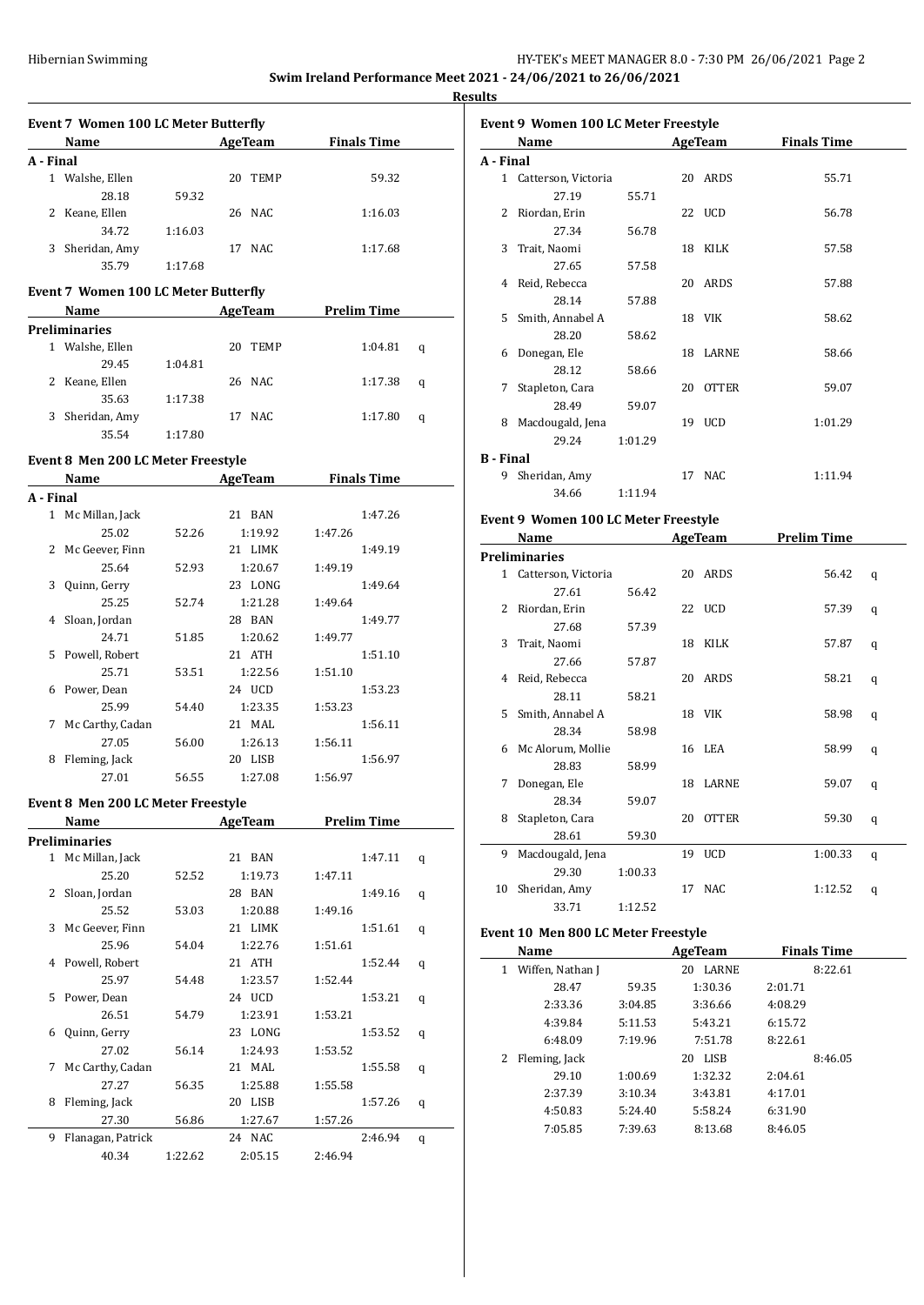# HY-TEK's MEET MANAGER 8.0 - 7:30 PM 26/06/2021 Page 3

**Swim Ireland Performance Meet 2021 - 24/06/2021 to 26/06/2021**

|           | Event 11 Women 1500 LC Meter Freestyle                                                                                                                                                                                        |          |                     |                    |                    |   |
|-----------|-------------------------------------------------------------------------------------------------------------------------------------------------------------------------------------------------------------------------------|----------|---------------------|--------------------|--------------------|---|
|           | Name and the same state of the state of the state of the state of the state of the state of the state of the state of the state of the state of the state of the state of the state of the state of the state of the state of |          | AgeTeam             | <b>Finals Time</b> |                    |   |
|           | 1 Carroll, Ella                                                                                                                                                                                                               |          | 16 LIMK             |                    | 17:31.49           |   |
|           | 31.27                                                                                                                                                                                                                         | 1:05.90  | 1:40.42             | 2:15.57            |                    |   |
|           | 2:50.50                                                                                                                                                                                                                       | 3:25.81  | 4:00.85             | 4:35.90            |                    |   |
|           | 5:10.95                                                                                                                                                                                                                       | 5:46.29  | 6:21.44             | 6:56.52            |                    |   |
|           | 7:31.70                                                                                                                                                                                                                       | 8:07.24  | 8:42.67             | 9:18.17            |                    |   |
|           | 9:53.53                                                                                                                                                                                                                       | 10:29.11 | 11:04.27            | 11:39.72           |                    |   |
|           | 12:14.73                                                                                                                                                                                                                      | 12:50.16 | 13:25.71            | 14:01.19           |                    |   |
|           | 14:36.69                                                                                                                                                                                                                      | 15:12.16 | 15:47.54            | 16:23.06           |                    |   |
|           | 16:58.29                                                                                                                                                                                                                      | 17:31.49 |                     |                    |                    |   |
|           | Mc Alorum, Mollie                                                                                                                                                                                                             |          | 16 LEA              |                    | DQ                 |   |
|           | 31.43                                                                                                                                                                                                                         | 1:05.97  | 1:41.05             | 2:16.25            |                    |   |
|           | 2:51.94                                                                                                                                                                                                                       | 3:27.80  | 4:04.07             | 4:40.18            |                    |   |
|           | 5:16.67                                                                                                                                                                                                                       | 5:53.41  | 6:30.44             | 7:07.71            |                    |   |
|           | 7:45.21                                                                                                                                                                                                                       | 8:22.66  | 9:00.82             | 9:38.94            |                    |   |
|           | Event 12 Women 200 LC Meter IM                                                                                                                                                                                                |          |                     |                    |                    |   |
|           |                                                                                                                                                                                                                               |          |                     |                    |                    |   |
|           | Name AgeTeam                                                                                                                                                                                                                  |          |                     | <b>Finals Time</b> |                    |   |
| A - Final |                                                                                                                                                                                                                               |          |                     |                    |                    |   |
|           | 1 Walshe, Ellen                                                                                                                                                                                                               |          | 20 TEMP             |                    | 2:12.02            |   |
|           | 28.05                                                                                                                                                                                                                         | 1:01.44  | 1:39.43             | 2:12.02            |                    |   |
|           | 2 Reid, Rebecca                                                                                                                                                                                                               |          | 20 ARDS             |                    | 2:19.82            |   |
|           | 30.15                                                                                                                                                                                                                         | 1:04.42  | 1:46.24             | 2:19.82            |                    |   |
|           | 3 Mc Cartney, Ellie                                                                                                                                                                                                           |          | 16 ENSK             |                    | 2:23.65            |   |
|           | 30.67                                                                                                                                                                                                                         | 1:09.53  | 1:49.56             | 2:23.65            |                    |   |
|           | 4 Ni Riain, Roisin                                                                                                                                                                                                            |          | 16 LIMK             |                    | 2:36.07            |   |
|           | 33.25                                                                                                                                                                                                                         | 1:12.82  | 1:59.97             | 2:36.07            | 2:45.63            |   |
|           | 5 Keane, Ellen<br>34.60                                                                                                                                                                                                       | 1:17.78  | 26 NAC<br>2:04.50   | 2:45.63            |                    |   |
|           |                                                                                                                                                                                                                               |          |                     |                    |                    |   |
|           | Event 12 Women 200 LC Meter IM                                                                                                                                                                                                |          |                     |                    |                    |   |
|           | Name                                                                                                                                                                                                                          |          | AgeTeam Prelim Time |                    |                    |   |
|           | <b>Preliminaries</b>                                                                                                                                                                                                          |          |                     |                    |                    |   |
|           | 1 Walshe, Ellen                                                                                                                                                                                                               |          | 20 TEMP             |                    | 2:13.17            | q |
|           | 29.05                                                                                                                                                                                                                         | 1:03.23  | 1:41.15             | 2:13.17            |                    |   |
|           | 2 Reid, Rebecca                                                                                                                                                                                                               |          | 20 ARDS             |                    | 2:23.09            | q |
|           | 31.49                                                                                                                                                                                                                         | 1:06.57  | 1:48.93             | 2:23.09            |                    |   |
|           | 3 Mc Cartney, Ellie                                                                                                                                                                                                           |          | 16 ENSK             |                    | 2:27.10            | q |
|           | 31.51                                                                                                                                                                                                                         | 1:10.94  | 1:52.66             | 2:27.10            |                    |   |
|           | 4 Ni Riain, Roisin                                                                                                                                                                                                            |          | 16 LIMK             |                    | 2:38.58            | q |
|           | 33.19                                                                                                                                                                                                                         | 1:12.85  | 2:01.53             | 2:38.58            |                    |   |
|           | 5 Keane, Ellen                                                                                                                                                                                                                |          | 26 NAC              |                    | 2:47.91            | q |
|           | 34.96                                                                                                                                                                                                                         | 1:18.88  | 2:06.28             | 2:47.91            |                    |   |
|           | Event 13 Men 200 LC Meter IM                                                                                                                                                                                                  |          |                     |                    |                    |   |
|           | Name                                                                                                                                                                                                                          |          | AgeTeam             |                    | <b>Finals Time</b> |   |
| A - Final |                                                                                                                                                                                                                               |          |                     |                    |                    |   |
|           | 1 Hyland, Brendan                                                                                                                                                                                                             |          | 27 TALL             |                    | 2:02.69            |   |
|           | 26.03                                                                                                                                                                                                                         | 58.52    | 1:33.86             | 2:02.69            |                    |   |
|           | 2 Hansen, Ethan                                                                                                                                                                                                               |          | 19 TROJ             |                    | 2:03.54            |   |
|           | 26.79                                                                                                                                                                                                                         | 58.11    | 1:34.17             | 2:03.54            |                    |   |
|           |                                                                                                                                                                                                                               |          |                     |                    |                    |   |
|           | Event 13 Men 200 LC Meter IM                                                                                                                                                                                                  |          |                     |                    |                    |   |
|           | Name                                                                                                                                                                                                                          |          | AgeTeam Prelim Time |                    |                    |   |
|           | Preliminaries                                                                                                                                                                                                                 |          |                     |                    |                    |   |
|           | 1 Hansen, Ethan                                                                                                                                                                                                               |          | 19 TROJ             |                    | 2:04.11            | q |
|           | 27.11                                                                                                                                                                                                                         | 58.47    | 1:34.53             | 2:04.11            |                    |   |
|           | 2 Hyland, Brendan                                                                                                                                                                                                             |          | 27 TALL             |                    | 2:07.57            | q |
|           | 27.15                                                                                                                                                                                                                         | 1:01.61  | 1:37.69             | 2:07.57            |                    |   |

| <b>Results</b> |                                       |         |                           |                    |         |   |
|----------------|---------------------------------------|---------|---------------------------|--------------------|---------|---|
|                | 3 Johnston, Paddy                     |         | 20 ARDS                   |                    | 2:10.38 | q |
|                | 26.13                                 | 58.71   | 1:41.07                   | 2:10.38            |         |   |
|                | Event 14 Women 400 LC Meter Freestyle |         |                           |                    |         |   |
|                | Name AgeTeam                          |         |                           | <b>Finals Time</b> |         |   |
| A - Final      |                                       |         |                           |                    |         |   |
|                | 1 Carroll, Ella                       |         | 16 LIMK                   |                    | 4:28.44 |   |
|                | 31.59                                 | 1:05.94 | 1:40.81                   | 2:15.31            |         |   |
|                | 2:49.26                               | 3:23.02 | 3:56.80                   | 4:28.44            |         |   |
|                | 2 Hodgins, Grace S                    |         | 16 TROJ                   |                    | 4:29.05 |   |
|                | 31.57                                 | 1:06.03 | 1:40.70                   | 2:15.33            |         |   |
|                | 2:49.11                               | 3:23.11 | 3:56.52                   | 4:29.05            |         |   |
|                | 3 Gannon, Jessica                     |         | 17 LIMK                   |                    | 4:34.94 |   |
|                | 32.21                                 | 1:06.51 | 1:41.10                   | 2:15.92            |         |   |
|                | 2:50.47                               | 3:25.35 | 4:00.33                   | 4:34.94            |         |   |
|                | 4 Sheridan, Amy                       |         | 17 NAC                    |                    | 5:15.79 |   |
|                | 35.55                                 | 1:14.33 | 1:55.03                   | 2:34.99            |         |   |
|                | 3:15.73                               | 3:56.98 | 4:37.46                   | 5:15.79            |         |   |
|                | Event 14 Women 400 LC Meter Freestyle |         |                           |                    |         |   |
|                | Name                                  |         | <b>AgeTeam</b>            | <b>Prelim Time</b> |         |   |
|                | <b>Preliminaries</b>                  |         |                           |                    |         |   |
|                | 1 Hodgins, Grace S                    |         | 16 TROJ                   |                    | 4:30.50 | q |
|                | 31.78                                 | 1:06.10 | 1:40.34                   | 2:14.56            |         |   |
|                | 2:48.46                               | 3:22.59 | 3:56.82                   | 4:30.50            |         |   |
|                | 2 Carroll, Ella                       |         | 16 LIMK                   |                    | 4:32.02 | q |
|                | 31.22                                 | 1:04.47 | 1:38.79                   | 2:13.49            |         |   |
|                | 2:48.38                               | 3:23.21 | 3:58.10                   | 4:32.02            |         |   |
|                | 3 Gannon, Jessica                     |         | 17 LIMK                   |                    | 4:36.57 | q |
|                | 32.04                                 | 1:06.35 | 1:40.83                   | 2:15.52            |         |   |
|                | 2:50.41                               | 3:25.81 | 4:01.39                   | 4:36.57            |         |   |
|                | 4 Sheridan, Amy                       |         | 17 NAC                    |                    | 5:17.08 | q |
|                | 35.37                                 | 1:14.62 | 1:55.10                   | 2:35.83            |         |   |
|                | 3:16.95                               | 3:57.77 | 4:38.62                   | 5:17.08            |         |   |
|                | Event 15 Men 400 LC Meter Freestyle   |         |                           |                    |         |   |
|                | Name                                  |         | <b>Example 21 AgeTeam</b> | <b>Finals Time</b> |         |   |
| A - Final      |                                       |         |                           |                    |         |   |
|                | 1 Mc Geever, Finn                     |         | 21 LIMK                   |                    | 3:58.84 |   |
|                | 26.43                                 | 55.27   | 1:25.34                   | 1:56.91            |         |   |
|                | 2:27.41                               | 2:58.81 | 3:29.55                   | 3:58.84            |         |   |
|                | 2 Power, Dean                         |         | 24 UCD                    |                    | 4:00.29 |   |
|                |                                       | 55.53   | 1:25.47                   |                    |         |   |
|                | 26.52                                 |         |                           | 1:56.19            |         |   |
|                | 2:27.17                               | 2:58.54 | 3:29.74                   | 4:00.29            |         |   |
| 3              | Fleming, Jack                         |         | 20 LISB                   |                    | 4:12.07 |   |
|                | 27.95                                 | 58.92   | 1:30.57                   | 2:02.45            |         |   |
|                | 2:34.85                               | 3:07.90 | 3:40.70                   | 4:12.07            |         |   |
|                | 4 O'Riordan, Sean                     |         | 22 SWSC                   |                    | 4:42.74 |   |
|                | 32.03                                 | 1:07.38 | 1:43.23                   | 2:19.52            |         |   |
|                | 2:55.37                               | 3:31.70 | 4:07.50                   | 4:42.74            |         |   |

5 Mc Grath, Johnny 28 LIMK 4:59.42 34.40 1:11.48 1:48.84 2:27.25

6 Flanagan, Patrick 24 NAC 5:39.59 40.58 1:22.67 2:05.64 2:48.38 3:31.83 4:14.78 4:57.98 5:39.59

3:05.79 3:44.72 4:59.42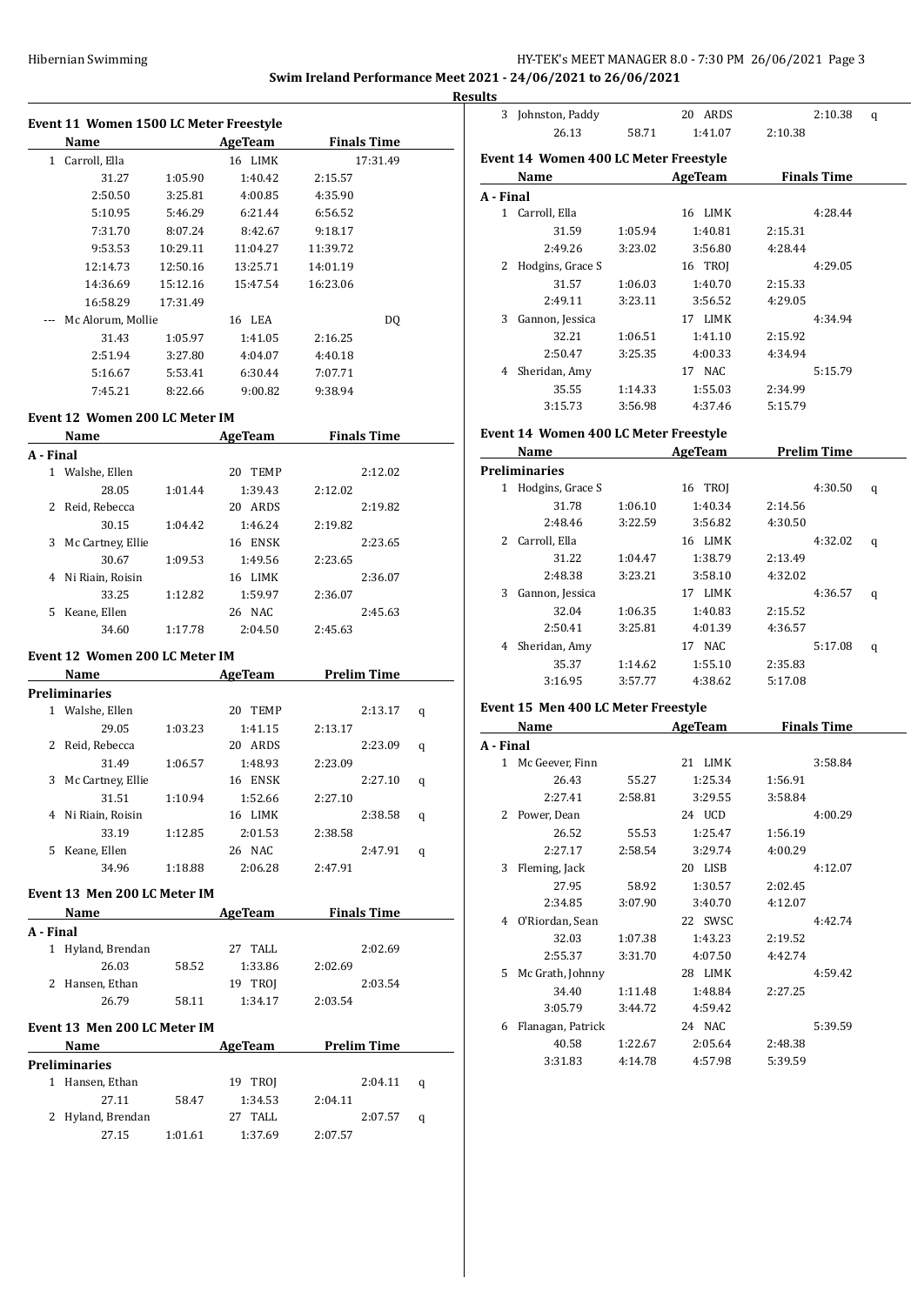|                                                               | HY-TEK's MEET MANAGER 8.0 - 7:30 PM 26/06/2021 Page 4 |  |
|---------------------------------------------------------------|-------------------------------------------------------|--|
| Swim Ireland Performance Meet 2021 - 24/06/2021 to 26/06/2021 |                                                       |  |

**Results**

|              | Event 15 Men 400 LC Meter Freestyle                                                                                                                                                                                           |         |                  |                    |   |
|--------------|-------------------------------------------------------------------------------------------------------------------------------------------------------------------------------------------------------------------------------|---------|------------------|--------------------|---|
|              | Name                                                                                                                                                                                                                          |         | AgeTeam          | <b>Prelim Time</b> |   |
|              | Preliminaries                                                                                                                                                                                                                 |         |                  |                    |   |
|              | 1 Mc Geever, Finn                                                                                                                                                                                                             |         | 21 LIMK          | 4:09.04            | q |
|              | 28.79                                                                                                                                                                                                                         | 1:00.62 | 1:33.05          | 2:05.30            |   |
|              | 2:36.91                                                                                                                                                                                                                       | 3:08.64 | 3:40.02          | 4:09.04            |   |
|              | 2 Power, Dean                                                                                                                                                                                                                 |         | 24 UCD           | 4:10.14            | q |
|              | 28.56                                                                                                                                                                                                                         | 1:00.46 | 1:32.94          | 2:05.43            |   |
|              | 2:36.88                                                                                                                                                                                                                       | 3:08.33 | 3:40.02          | 4:10.14            |   |
| 3            | Fleming, Jack                                                                                                                                                                                                                 |         | 20 LISB          | 4:13.82            | q |
|              | 28.84                                                                                                                                                                                                                         | 1:00.45 | 1:32.47          | 2:04.69            |   |
|              | 2:36.58                                                                                                                                                                                                                       | 3:09.96 | 3:42.01          | 4:13.82            |   |
|              | 4 O'Riordan, Sean                                                                                                                                                                                                             |         | 22 SWSC          | 4:46.81            | q |
|              | 32.31                                                                                                                                                                                                                         | 1:08.52 | 1:45.30          | 2:22.30            |   |
|              | 2:58.64                                                                                                                                                                                                                       | 3:35.20 | 4:11.38          | 4:46.81            |   |
|              | 5 Mc Grath, Johnny                                                                                                                                                                                                            |         | 28 LIMK          | 4:58.65            | q |
|              | 34.94                                                                                                                                                                                                                         | 1:12.05 | 1:49.49          | 2:27.86            |   |
|              | 3:05.81                                                                                                                                                                                                                       | 3:44.01 | 4:22.04          | 4:58.65            |   |
|              | 6 Flanagan, Patrick                                                                                                                                                                                                           |         | 24 NAC           | 5:41.40            | q |
|              | 40.87                                                                                                                                                                                                                         | 1:23.92 | 2:07.30          | 2:50.27            |   |
|              | 3:33.67                                                                                                                                                                                                                       | 4:16.68 | 4:59.88          | 5:41.40            |   |
|              |                                                                                                                                                                                                                               |         |                  |                    |   |
|              | Event 16 Women 200 LC Meter Backstroke                                                                                                                                                                                        |         |                  |                    |   |
|              | Name and the same of the same of the same of the same of the same of the same of the same of the same of the same of the same of the same of the same of the same of the same of the same of the same of the same of the same |         | <b>AgeTeam</b>   | <b>Finals Time</b> |   |
| A - Final    |                                                                                                                                                                                                                               |         |                  |                    |   |
|              | 1 Rooney, Cora                                                                                                                                                                                                                |         | 16 ENSK          | 2:24.10            |   |
|              | 32.61                                                                                                                                                                                                                         | 1:08.93 | 1:46.63          | 2:24.10            |   |
|              | 2 Macdougald, Jena                                                                                                                                                                                                            |         | 19 UCD           | 2:24.76            |   |
|              | 32.83                                                                                                                                                                                                                         | 1:08.83 | 1:47.13          | 2:24.76            |   |
|              | Event 16 Women 200 LC Meter Backstroke                                                                                                                                                                                        |         |                  |                    |   |
|              | Name                                                                                                                                                                                                                          |         | AgeTeam          | <b>Prelim Time</b> |   |
|              | <b>Preliminaries</b>                                                                                                                                                                                                          |         |                  |                    |   |
|              | 1 Rooney, Cora                                                                                                                                                                                                                |         | 16 ENSK          | 2:22.91            | q |
|              | 33.13                                                                                                                                                                                                                         | 1:08.94 | 1:45.94          | 2:22.91            |   |
|              | 2 Macdougald, Jena                                                                                                                                                                                                            |         | 19 UCD           | 2:27.45            | q |
|              | 33.25                                                                                                                                                                                                                         | 1:09.94 | 1:48.80          | 2:27.45            |   |
|              |                                                                                                                                                                                                                               |         |                  |                    |   |
|              | Event 17 Men 50 LC Meter Freestyle                                                                                                                                                                                            |         |                  |                    |   |
|              | Name                                                                                                                                                                                                                          |         | AgeTeam          | <b>Finals Time</b> |   |
| A - Final    |                                                                                                                                                                                                                               |         |                  |                    |   |
| $\mathbf{1}$ | Bain, Calum                                                                                                                                                                                                                   |         | 25<br>CKSTN      | 22.18              |   |
|              | 2 Sutton, Diarmuid                                                                                                                                                                                                            |         | 19<br>LIMK       | 23.04              |   |
| 3            | Thompson, David                                                                                                                                                                                                               |         | <b>BAN</b><br>28 | 23.49              |   |
|              | 4 Moore, Andrew                                                                                                                                                                                                               |         | 23 UCD           | 23.71              |   |
|              | 5 Grace, Jack                                                                                                                                                                                                                 |         | 23<br>KGD        | 23.78              |   |
|              | 6 Mc Geever, Finn                                                                                                                                                                                                             |         | 21<br>LIMK       | 23.94              |   |
|              | 7 Fitzmaurice, Isaac                                                                                                                                                                                                          |         | 21<br><b>UCD</b> | 24.85              |   |
|              |                                                                                                                                                                                                                               |         |                  |                    |   |
|              | Event 17 Men 50 LC Meter Freestyle                                                                                                                                                                                            |         |                  |                    |   |
|              | Name                                                                                                                                                                                                                          |         | <b>AgeTeam</b>   | <b>Prelim Time</b> |   |
|              | Preliminaries                                                                                                                                                                                                                 |         |                  |                    |   |
| 1            | Bain, Calum                                                                                                                                                                                                                   |         | 25<br>CKSTN      | 22.46              | q |
| 2            | Thompson, David                                                                                                                                                                                                               |         | 28<br>BAN        | 23.23              | q |
| 3            | Sutton, Diarmuid                                                                                                                                                                                                              |         | 19<br>LIMK       | 23.33              | q |
|              | 4 Moore, Andrew                                                                                                                                                                                                               |         | UCD<br>23        | 23.62              | q |
|              | 5 Grace, Jack                                                                                                                                                                                                                 |         | 23<br>KGD        | 23.78              | q |
|              | 6 Mc Geever, Finn                                                                                                                                                                                                             |         | 21 LIMK          | 23.88              | q |
|              | 7 Fitzmaurice, Isaac                                                                                                                                                                                                          |         | 21<br><b>UCD</b> | 24.82              | q |
|              | 8 Colvin, Cillian                                                                                                                                                                                                             |         | 24<br><b>NAC</b> | 25.14              | q |
|              |                                                                                                                                                                                                                               |         |                  |                    |   |

|               | Event 18 Women 400 LC Meter IM                                                                                                                                                                                                                                                |         |                                 |                                 |   |
|---------------|-------------------------------------------------------------------------------------------------------------------------------------------------------------------------------------------------------------------------------------------------------------------------------|---------|---------------------------------|---------------------------------|---|
|               |                                                                                                                                                                                                                                                                               |         |                                 | <b>Name AgeTeam Finals Time</b> |   |
| <b>Finals</b> |                                                                                                                                                                                                                                                                               |         |                                 |                                 |   |
|               | 1 Kane, Amelia                                                                                                                                                                                                                                                                |         | 18 ARDS                         | 4:54.12                         |   |
|               | 31.33                                                                                                                                                                                                                                                                         | 1:06.82 | 1:44.68                         | 2:21.61                         |   |
|               | 3:03.73                                                                                                                                                                                                                                                                       |         | 3:46.52 4:21.01                 | 4:54.12                         |   |
|               | Event 18 Women 400 LC Meter IM                                                                                                                                                                                                                                                |         |                                 | <b>Name</b> AgeTeam Prelim Time |   |
|               | <b>Preliminaries</b>                                                                                                                                                                                                                                                          |         |                                 |                                 |   |
|               | 1 Kane. Amelia                                                                                                                                                                                                                                                                |         | 18 ARDS                         | 5:00.62                         | q |
|               | 31.17                                                                                                                                                                                                                                                                         |         | 1:06.81  1:44.90  2:22.50       |                                 |   |
|               | 3:06.43                                                                                                                                                                                                                                                                       |         | 3:51.25   4:26.62   5:00.62     |                                 |   |
|               |                                                                                                                                                                                                                                                                               |         |                                 |                                 |   |
|               | Event 19 Men 400 LC Meter IM                                                                                                                                                                                                                                                  |         |                                 |                                 |   |
|               |                                                                                                                                                                                                                                                                               |         |                                 | Name <b>AgeTeam</b> Finals Time |   |
| A - Final     |                                                                                                                                                                                                                                                                               |         |                                 |                                 |   |
|               | 1 Melly, Cillian                                                                                                                                                                                                                                                              |         | 24 CBAR                         | 4:23.22                         |   |
|               | 27.33                                                                                                                                                                                                                                                                         | 58.35   | 1:32.57                         | 2:06.24                         |   |
|               | 2:43.36 3:21.17                                                                                                                                                                                                                                                               |         | 3:52.39                         | 4:23.22                         |   |
|               | 2 Mc Carthy, Cadan                                                                                                                                                                                                                                                            |         | 21 MAL                          | 4:28.12                         |   |
|               |                                                                                                                                                                                                                                                                               |         | 28.47 1:00.30 1:34.77           | 2:08.99                         |   |
|               |                                                                                                                                                                                                                                                                               |         | 2:46.55 3:24.36 3:57.08 4:28.12 |                                 |   |
|               | Event 19 Men 400 LC Meter IM                                                                                                                                                                                                                                                  |         |                                 |                                 |   |
|               | Name                                                                                                                                                                                                                                                                          |         | <b>AgeTeam</b>                  | <b>Prelim Time</b>              |   |
|               | <b>Preliminaries</b>                                                                                                                                                                                                                                                          |         |                                 |                                 |   |
|               | 1 Melly, Cillian                                                                                                                                                                                                                                                              |         | 24 CBAR                         | 4:34.86                         | q |
|               | 28.30                                                                                                                                                                                                                                                                         | 1:01.48 | 1:40.46                         | 2:12.44                         |   |
|               | 2:53.21                                                                                                                                                                                                                                                                       | 3:30.24 | 4:05.63                         | 4:34.86                         |   |
|               | 2 Mc Carthy, Cadan                                                                                                                                                                                                                                                            |         | 21 MAL                          | 4:42.80                         | q |
|               |                                                                                                                                                                                                                                                                               |         | 29.04 1:02.29 1:41.17           | 2:17.88                         |   |
|               |                                                                                                                                                                                                                                                                               |         | 2:57.37 3:38.03 4:10.89         | 4:42.80                         |   |
|               |                                                                                                                                                                                                                                                                               |         |                                 |                                 |   |
|               | <b>Event 20 Women 200 LC Meter Freestyle</b><br>Name and the same state of the state of the state of the state of the state of the state of the state of the state of the state of the state of the state of the state of the state of the state of the state of the state of |         |                                 | AgeTeam Finals Time             |   |
| A - Final     |                                                                                                                                                                                                                                                                               |         |                                 |                                 |   |
|               | 1 Catterson, Victoria                                                                                                                                                                                                                                                         |         | 20 ARDS                         | 2:02.00                         |   |
|               | 28.61                                                                                                                                                                                                                                                                         | 59.42   | 1:31.06                         | 2:02.00                         |   |
|               | 2 Trait, Naomi                                                                                                                                                                                                                                                                |         | 18 KILK                         | 2:04.96                         |   |
|               | 28.87                                                                                                                                                                                                                                                                         | 1:00.80 | 1:33.25                         | 2:04.96                         |   |
|               | 3 Donegan, Ele                                                                                                                                                                                                                                                                |         | 18 LARNE                        | 2:07.67                         |   |
|               | 29.47                                                                                                                                                                                                                                                                         | 1:01.47 | 1:34.32                         | 2:07.67                         |   |
|               | 4 Mc Alorum, Mollie                                                                                                                                                                                                                                                           |         | 16 LEA                          | 2:10.69                         |   |
|               | 29.61                                                                                                                                                                                                                                                                         | 1:02.07 | 1:36.05                         | 2:10.69                         |   |
|               |                                                                                                                                                                                                                                                                               |         |                                 |                                 |   |
|               |                                                                                                                                                                                                                                                                               |         |                                 |                                 |   |
|               | <b>Event 20 Women 200 LC Meter Freestyle</b>                                                                                                                                                                                                                                  |         |                                 |                                 |   |
|               | Name                                                                                                                                                                                                                                                                          |         | <b>AgeTeam</b>                  | <b>Prelim Time</b>              |   |
|               | <b>Preliminaries</b>                                                                                                                                                                                                                                                          |         |                                 |                                 |   |
|               | *1 Catterson, Victoria                                                                                                                                                                                                                                                        |         | 20 ARDS                         | 2:06.15                         | q |
|               | 29.24                                                                                                                                                                                                                                                                         | 1:01.42 | 1:33.98                         | 2:06.15                         |   |
|               | *1 Trait, Naomi                                                                                                                                                                                                                                                               |         | 18 KILK                         | 2:06.15                         | q |
|               | 29.38                                                                                                                                                                                                                                                                         | 1:01.72 | 1:34.62                         | 2:06.15                         |   |
| 3             | Donegan, Ele                                                                                                                                                                                                                                                                  |         | 18 LARNE                        | 2:10.29                         | q |
|               | 29.94                                                                                                                                                                                                                                                                         | 1:03.15 | 1:36.75                         | 2:10.29                         |   |
|               | 4 Mc Alorum, Mollie<br>29.76                                                                                                                                                                                                                                                  | 1:02.16 | 16 LEA<br>1:35.91               | 2:10.55<br>2:10.55              | q |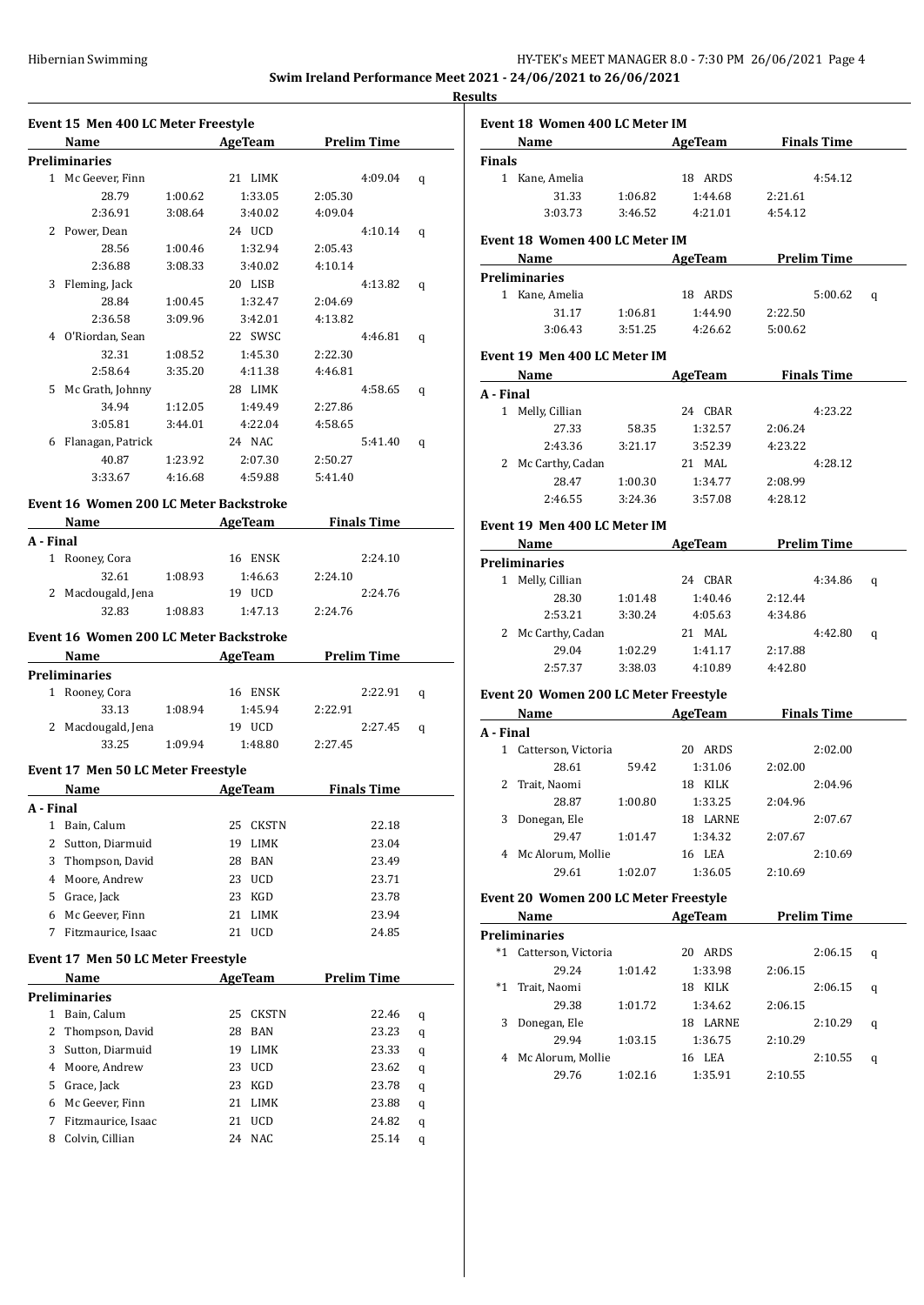## HY-TEK's MEET MANAGER 8.0 - 7:30 PM 26/06/2021 Page 5

**Swim Ireland Performance Meet 2021 - 24/06/2021 to 26/06/2021**

| Event 21 Men 200 LC Meter Backstroke            |         |                                           | <b>Example 2 Second Manual AgeTeam</b> Pinals Time |   |
|-------------------------------------------------|---------|-------------------------------------------|----------------------------------------------------|---|
| A - Final                                       |         |                                           |                                                    |   |
| 1 Wiffen, Nathan J                              |         |                                           | 2:04.25                                            |   |
|                                                 |         | Nathan J<br>29.87 1:00.94 1:32.70 2:04.25 |                                                    |   |
|                                                 |         |                                           |                                                    |   |
| Event 21 Men 200 LC Meter Backstroke            |         |                                           |                                                    |   |
|                                                 |         |                                           | <b>Example 21 Name 21 AgeTeam</b> Prelim Time      |   |
| <b>Preliminaries</b>                            |         |                                           |                                                    |   |
|                                                 |         |                                           | 1 Wiffen, Nathan J 20 LARNE 2:05.66 q              |   |
|                                                 |         | 29.29   1:01.60   1:33.86   2:05.66       |                                                    |   |
| Event 23 Men 200 LC Meter Breaststroke          |         |                                           |                                                    |   |
|                                                 |         |                                           | <b>Example 2 Second AgeTeam</b> Pinals Time        |   |
| A - Final                                       |         |                                           |                                                    |   |
| 1 Corby, Eoin                                   |         | 19 LIMK                                   | 2:11.34                                            |   |
| 30.19 1:03.88                                   |         | 1:37.50 2:11.34                           |                                                    |   |
| 2 Greene, Darragh                               |         | 26 LONG                                   | 2:12.44                                            |   |
|                                                 |         | 30.98   1:05.03   1:38.95   2:12.44       |                                                    |   |
| 3 Feenan, Andrew                                |         | 20 SWSC                                   | 2:15.39                                            |   |
| 31.21                                           |         | 1:05.89 1:40.40 2:15.39                   |                                                    |   |
| Event 23 Men 200 LC Meter Breaststroke          |         |                                           |                                                    |   |
|                                                 |         |                                           | <b>Example 2.1 Mame</b> AgeTeam Prelim Time        |   |
| <b>Preliminaries</b>                            |         |                                           |                                                    |   |
| 1 Greene, Darragh                               |         | 26 LONG                                   | 2:15.26                                            | q |
| $32.15$ $1:07.36$                               |         | 1:41.23 2:15.26                           |                                                    |   |
| 2 Corby, Eoin                                   |         | 19 LIMK                                   | 2:16.32                                            | q |
|                                                 |         | 31.02   1:05.95   1:40.98   2:16.32       |                                                    |   |
| 3 Feenan, Andrew                                |         | 20 SWSC                                   | 2:16.35                                            | q |
|                                                 |         | 31.31 1:06.16 1:41.23 2:16.35             |                                                    |   |
| --- Cooke, Uiseann                              |         | 20 LIMK                                   | DQ                                                 |   |
|                                                 |         | 30.81   1:05.98   1:40.84   DQ            |                                                    |   |
| Event 24 Women 200 LC Meter Breaststroke        |         |                                           |                                                    |   |
|                                                 |         |                                           | <b>Example 2 Solution AgeTeam</b> Pinals Time      |   |
| A - Final                                       |         |                                           |                                                    |   |
| 1 Coyne, Niamh                                  |         | 20 TALL                                   | 2:30.48                                            |   |
|                                                 |         | 33.62   1:11.15   1:50.11   2:30.48       |                                                    |   |
| 2 Walshe, Ellen                                 |         | 20 TEMP                                   | 2:32.73                                            |   |
| 35.55                                           | 1:14.65 | 1:53.56                                   | 2:32.73                                            |   |
| 3 Doyle, Eimear                                 |         | 20 WAT                                    | 2:37.58                                            |   |
| 35.35                                           | 1:15.70 | 1:56.50                                   | 2:37.58                                            |   |
|                                                 |         |                                           |                                                    |   |
| <b>Event 24 Women 200 LC Meter Breaststroke</b> |         |                                           |                                                    |   |
| Name                                            |         |                                           | AgeTeam Prelim Time                                |   |
| <b>Preliminaries</b>                            |         |                                           |                                                    |   |
| 1 Walshe, Ellen                                 |         | 20 TEMP                                   | 2:33.13                                            | q |
|                                                 |         | 1:54.46                                   | 2:33.13                                            |   |
| 36.05                                           | 1:15.31 |                                           |                                                    |   |
| 2 Coyne, Niamh                                  |         | 20 TALL                                   | 2:34.23                                            | q |
| 34.05                                           | 1:12.83 | 1:52.86                                   | 2:34.23                                            |   |
| 3 Doyle, Eimear                                 |         | 20 WAT                                    | 2:41.03                                            | q |
| 35.51                                           | 1:16.37 | 1:58.30                                   | 2:41.03                                            |   |
| Event 25 Men 100 LC Meter Butterfly             |         |                                           |                                                    |   |
| Name                                            |         | <b>AgeTeam</b>                            | <b>Finals Time</b>                                 |   |
| A - Final                                       |         |                                           |                                                    |   |
| 1 Johnston, Paddy                               |         | 20 ARDS                                   | 53.81                                              |   |
| 25.14                                           | 53.81   |                                           |                                                    |   |
| 2 Melly, Cillian                                |         | 24 CBAR                                   | 54.28                                              |   |

| 3         | Berryman, Morgan                                                                                                                                                                                                              |         | 24 BAN |                | 59.29              |   |
|-----------|-------------------------------------------------------------------------------------------------------------------------------------------------------------------------------------------------------------------------------|---------|--------|----------------|--------------------|---|
|           | 27.42                                                                                                                                                                                                                         | 59.29   |        |                |                    |   |
|           | Event 25 Men 100 LC Meter Butterfly                                                                                                                                                                                           |         |        |                |                    |   |
|           | Name                                                                                                                                                                                                                          |         |        | AgeTeam        | <b>Prelim Time</b> |   |
|           | <b>Preliminaries</b>                                                                                                                                                                                                          |         |        |                |                    |   |
|           | 1 Johnston, Paddy                                                                                                                                                                                                             |         |        | 20 ARDS        | 54.85              | q |
|           | 25.68                                                                                                                                                                                                                         | 54.85   |        |                |                    |   |
|           | 2 Melly, Cillian                                                                                                                                                                                                              |         |        | 24 CBAR        | 54.94              | q |
|           | 25.91                                                                                                                                                                                                                         | 54.94   |        |                |                    |   |
| 3         | Berryman, Morgan                                                                                                                                                                                                              |         |        | 24 BAN         | 59.04              | q |
|           | 27.47                                                                                                                                                                                                                         | 59.04   |        |                |                    |   |
|           | Event 26 Women 50 LC Meter Freestyle                                                                                                                                                                                          |         |        |                |                    |   |
|           | Name and the same of the same of the same of the same of the same of the same of the same of the same of the same of the same of the same of the same of the same of the same of the same of the same of the same of the same |         |        | AgeTeam        | <b>Finals Time</b> |   |
| A - Final |                                                                                                                                                                                                                               |         |        |                |                    |   |
|           | 1 Hill, Danielle                                                                                                                                                                                                              |         |        | 22 LARNE       | 25.30              |   |
|           | 2 Riordan, Erin                                                                                                                                                                                                               |         |        | 22 UCD         | 26.21              |   |
|           | 3 Trait, Naomi                                                                                                                                                                                                                |         |        | 18 KILK        | 26.66              |   |
|           | 4 Catterson, Victoria                                                                                                                                                                                                         |         |        | 20 ARDS        | 26.78              |   |
|           | 5 Stapleton, Cara                                                                                                                                                                                                             |         |        | 20 OTTER       | 27.42              |   |
|           | 6 Ni Riain, Roisin                                                                                                                                                                                                            |         |        | 16 LIMK        | 28.95              |   |
|           | 7 Keane, Ellen                                                                                                                                                                                                                |         |        | 26 NAC         | 32.24              |   |
|           | 8 Turner, Nicole                                                                                                                                                                                                              |         |        | 19 NAC         | 35.83              |   |
|           | Event 26 Women 50 LC Meter Freestyle                                                                                                                                                                                          |         |        |                |                    |   |
|           | Name and the same state of the state of the state of the state of the state of the state of the state of the state of the state of the state of the state of the state of the state of the state of the state of the state of |         |        | AgeTeam        | <b>Prelim Time</b> |   |
|           |                                                                                                                                                                                                                               |         |        |                |                    |   |
|           | <b>Preliminaries</b>                                                                                                                                                                                                          |         |        | 22 LARNE       |                    |   |
|           | 1 Hill, Danielle                                                                                                                                                                                                              |         |        | 22 UCD         | 25.63              | q |
|           | 2 Riordan, Erin                                                                                                                                                                                                               |         |        | 20 ARDS        | 26.54              | q |
|           | 3 Catterson, Victoria                                                                                                                                                                                                         |         |        |                | 26.74              | q |
|           | 4 Trait, Naomi                                                                                                                                                                                                                |         |        | 18 KILK        | 27.12              | q |
|           | 5 Stapleton, Cara                                                                                                                                                                                                             |         |        | 20 OTTER       | 27.42              | q |
|           | 6 Mc Alorum, Mollie                                                                                                                                                                                                           |         |        | 16 LEA         | 27.44              | q |
|           | 7 Ni Riain, Roisin                                                                                                                                                                                                            |         |        | 16 LIMK        | 28.95              | q |
|           | 8 Keane, Ellen                                                                                                                                                                                                                |         |        | 26 NAC         | 31.01              | q |
|           | 9 Turner, Nicole                                                                                                                                                                                                              |         |        | 19 NAC         | 36.44              |   |
|           |                                                                                                                                                                                                                               |         |        |                |                    |   |
|           | Event 27 Men 100 LC Meter Freestyle                                                                                                                                                                                           |         |        |                |                    |   |
|           | Name                                                                                                                                                                                                                          |         |        | AgeTeam        | <b>Finals Time</b> |   |
|           |                                                                                                                                                                                                                               |         |        |                |                    |   |
|           | 1 Quinn, Gerry                                                                                                                                                                                                                |         |        | 23 LONG        | 49.57              |   |
|           | 23.70                                                                                                                                                                                                                         | 49.57   |        |                |                    |   |
|           | 2 Grace, Jack                                                                                                                                                                                                                 |         |        | 23 KGD         | 51.11              |   |
|           | 24.36                                                                                                                                                                                                                         | 51.11   |        |                |                    |   |
|           | 3 Sutton, Diarmuid                                                                                                                                                                                                            |         |        | 19 LIMK        | 51.80              |   |
|           | 25.08                                                                                                                                                                                                                         | 51.80   |        |                |                    |   |
|           | 4 Flanagan, Patrick                                                                                                                                                                                                           |         |        | 24 NAC         | 1:21.16            |   |
|           | 40.23                                                                                                                                                                                                                         | 1:21.16 |        |                |                    |   |
| A - Final | Event 27 Men 100 LC Meter Freestyle                                                                                                                                                                                           |         |        |                |                    |   |
|           | Name                                                                                                                                                                                                                          |         |        |                |                    |   |
|           | <b>Preliminaries</b>                                                                                                                                                                                                          |         |        | <b>AgeTeam</b> | <b>Prelim Time</b> |   |
|           | 1 Grace, Jack                                                                                                                                                                                                                 |         | 23     | KGD            | 51.16              |   |
|           | 24.93                                                                                                                                                                                                                         | 51.16   |        |                |                    | q |
|           |                                                                                                                                                                                                                               |         |        | 21 ATH         | 51.26              |   |
|           | 2 Powell, Robert<br>24.86                                                                                                                                                                                                     |         |        |                |                    | q |
|           |                                                                                                                                                                                                                               | 51.26   |        | 28 BAN         |                    |   |
|           | 3 Thompson, David                                                                                                                                                                                                             |         |        |                | 51.27              | q |
|           | 24.35<br>4 Sutton, Diarmuid                                                                                                                                                                                                   | 51.27   |        | 19 LIMK        | 51.70              | q |